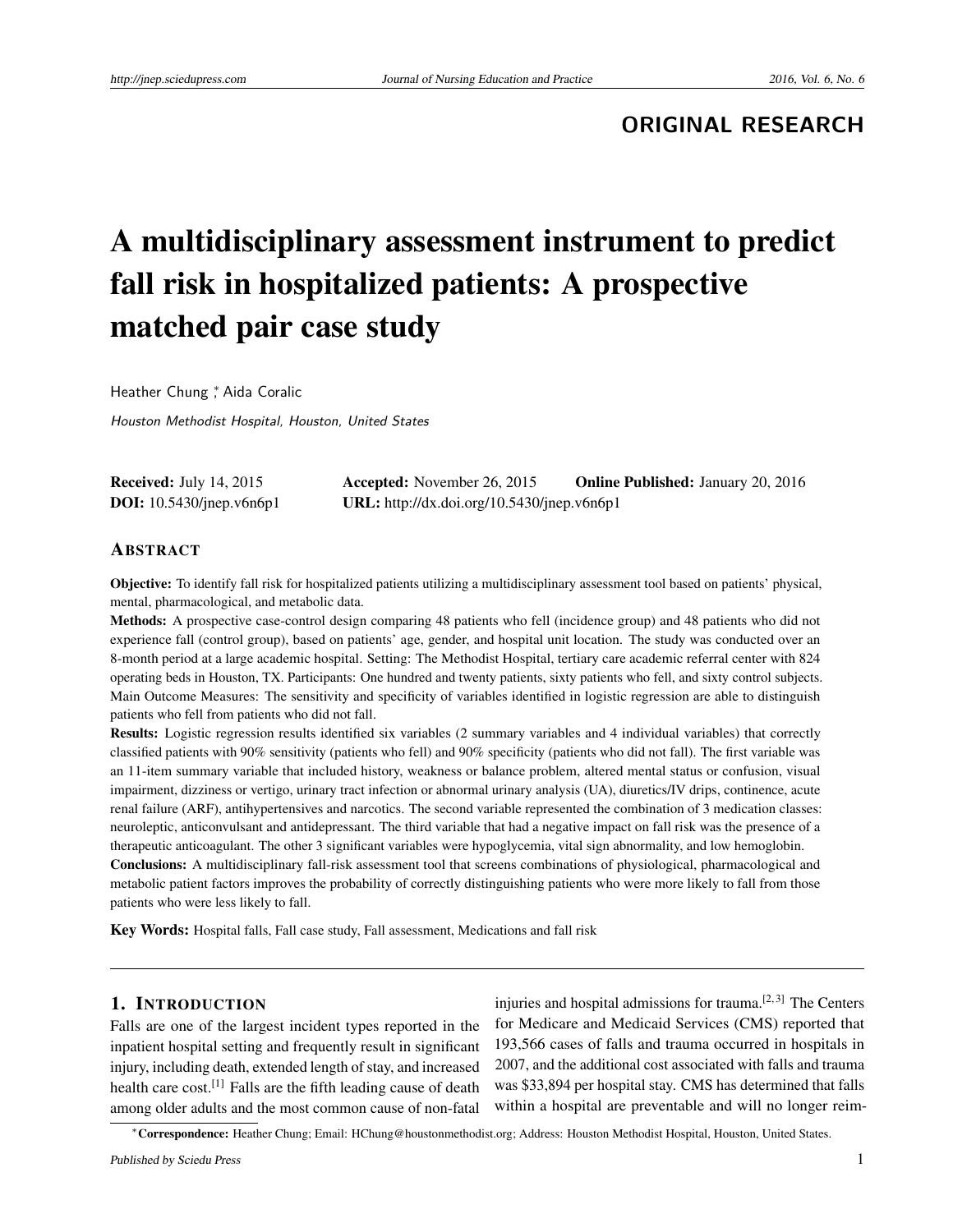burse the facility for medical care if such incident results in a fracture, dislocation or intracranial injury to the inpatient.[\[4\]](#page-5-3)

Previous studies have identified risk factors through assessment scales with variables such as recent history of falls, weakness, impaired balance, altered mental status, dizziness, vertigo, hypotension, altered elimination, need for assistance with ambulation, sensory impairment, agitation, and certain medications.[\[5](#page-5-4)[–13\]](#page-5-5) Although environmental factors can contribute to falls, it was determined that most falls are a result of physiological control, postural instability, or disease processes.[\[6\]](#page-5-6)

Medications to treat depression, cardiovascular disorders, seizures, mental disorders or pain increase the risk of falls.<sup>[\[14,](#page-5-7) [15\]](#page-5-8)</sup> Pharmacological combinations such as opiates, which may cause transient hypotension or syncope, and antihypertensive agents may have cumulative side effects and increase the risk for fall. Diuretics and selective serotonin reuptake inhibitors (SSRIs) have been associated with acute hyponatremia, mild cerebral edema, attention deficits, cardiovascular changes, unsteady gait, and fall-related fractures.[\[16](#page-5-9)[–19\]](#page-6-0) Loop diuretics may cause orthostatic hypotension leading to an increased risk for falls.[\[20\]](#page-6-1) The use of central nervous system (CNS) active medications that impair neuromuscular function and the level of alertness have been associated with an increased risk of falling.<sup>[\[21\]](#page-6-2)</sup> Metabolic disorders, urinary tract infections, and renal failure have also been associated with an increased risk for falls.<sup>[\[22\]](#page-6-3)</sup> Elderly patients are more sensitive to narcotic analgesics with CNS adverse effects, including transient periods of confusion, hallucinations, visual impairment, dizziness, drowsiness, im-paired memory, and poor balance.<sup>[\[23\]](#page-6-4)</sup>

While it is clear that there is no single cause of falls, there are few prospective, case-controlled, matched studies to compare multi-factorial influences and multidisciplinary findings. Case-control studies are often used to identify factors that may contribute to a medical condition by comparing subjects who have that condition/disease (the "cases") with patients who do not have the condition/disease but are otherwise similar (the "controls").<sup>[\[24\]](#page-6-5)</sup> To date, there are no published prospective studies that utilize an age and gender case-control method to determine the fall risk associated with the cumulative effect of pharmacological agents and acute metabolic disorders in hospitalized patients.

The purpose of this study was to determine if the combination of physical, cognitive, pharmacologic, physiologic, and metabolic factors could better predict falls in the acute hospital setting. It was hypothesized that a multidisciplinary fall-risk assessment would improve the probability of correctly distinguishing patients who were more likely to fall

from those patients who were less likely to fall.

# 2. METHODS

#### 2.1 Patients and setting

A prospective case-control study of inpatients who fell was conducted at Houston Methodist Hospital in the Texas Medical Center from December 2009 through August 2010. A fall was defined as a reported or witnessed unplanned loss of balance that resulted in descent to any level lower than the patient.[\[1\]](#page-5-0) Falls reported for the medicine, cardiology, oncology, neurology, orthopedics, surgery, rehabilitation, and skilled nursing services were included. Due to acuity, cognitive level and study cost constraints data was not collected for patients in the psychiatric, critical care, and obstetric units and Non-English speaking patients.

# 2.2 Participants

For each patient who fell, a control subject was identified, based on the age, gender, hospital unit where the fall occurred, and the approximate time of the fall. Informed consent was obtained in accordance with the approved Institutional Review Board. Patients who fell and their matched control subjects were interviewed within 48 hours of the fall to identify factors which would contribute to fall.

The total of 60 patients who fell and 60 matched subjects were initially enrolled into the study. Two patients did not have matched subjects and therefore were excluded. One patient who fell withdrew and the matched subject was excluded. Of the remaining 116 subjects, four outliers were removed with corresponding matched subjects. Ninety six remaining subjects (48 patients who fell with 48 age, gender, and unit-based matched control subjects) were included in this study (see Figure 1). Patients who fell had a mean age of 61.1 years (standard deviation of 15.83) and control subjects had a mean age of 60.77 years (SD of 14.58) (see Table 1).

## 2.3 Data collection

Bathroom urgency, call button response time, time of fall, staff to patient ratio at the time of the fall, activity preceding or during the fall, lighting, environmental influences, and other factors were discussed during the interview. Additional information for each enrolled subject was obtained through the patient record. These data included: (1) patients' physiological values: blood pressure, heart rate, and temperature using the patient's baseline values as a comparison, (2) pharmacological agents: opiate, narcotic, sedative, hypnotic, benzodiazepine, antihypertensive, antidepressant, antiarrhythmic, anticonvulsant, neuroleptic, hypoglycemic, anticoagulant, laxative, diuretic, and high rate intravenous fluids, (3) metabolic values: sodium, calcium, blood glu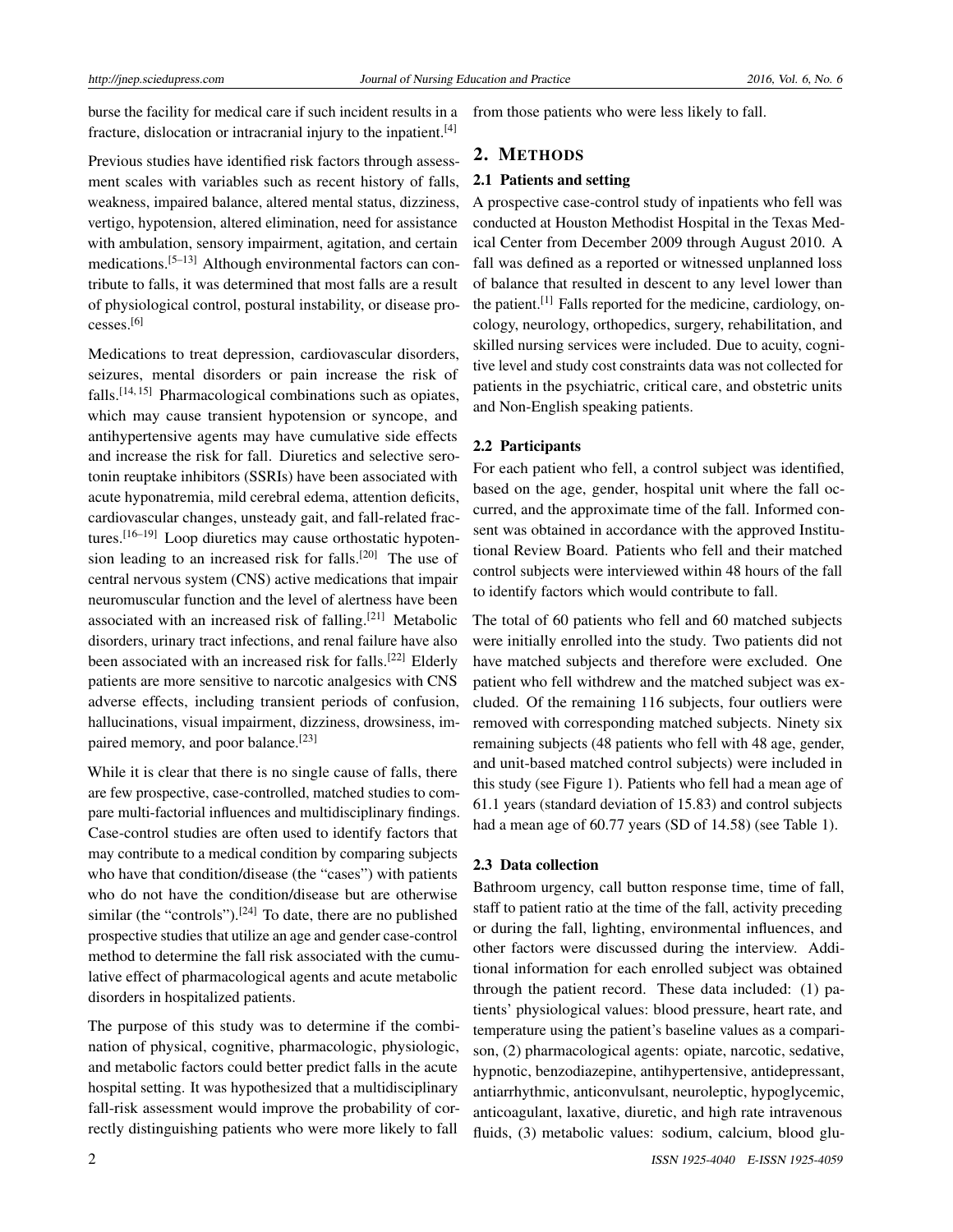cose, hemoglobin, hematocrit, blood urea nitrogen (BUN), and serum creatinine (SCr), (4) patient-centered variables: history of falls, weakness, balance problem, visual impairment, dizziness or vertigo, the nurse's assessment of the patient's mental status, and demographic data, (5) diagnosis, co-morbidities, surgical interventions, (6) the hospital-based fall assessment score. Data were collected by investigators and a trained data collection Registered Nurse. Standardized data collection packets were utilized to ensure consistency and standardization of data collection process.



Figure 1. Demographic table and patient medication profile characteristics

#### 2.4 Data analysis

IBM SPSS Version 22 software program was used for data analysis. In phase 1, the pharmacological, metabolic, physiological, patient specific variables, interventions, and findings from the post-fall interviews were examined using Chi Square, Fisher's exact, or paired two tailed *t*-tests as appropriate for case-control comparisons. In phase 2, combination variables were created based on theory, literature review, and evidence-based analysis of the sample. Initial data screening

identified a group of eleven variables which significantly distinguished patients who fell from patients who did not fall (see Table 2). The second summary variable comprised three pharmacological agents: neuroleptic, anticonvulsant and antidepressant. In phase 3, logistic regression models were compiled starting with the eleven variable summary score. Additional predictors were added in a stepwise fashion ad-hering to the 10:1 observation-to-predictor ratio.<sup>[\[25\]](#page-6-6)</sup> The results from each model were examined using the Hosmer and Lemeshow goodness of fit, classification tables (specificity and sensitivity), the -2 Log Likelihood of the model (compared to the constrained model), the confidence intervals of the significant predictors, and residual analyses.

#### 3. RESULTS

The final logistic regression model with a sample of 96 subjects consisted of six predictors: eleven variable summary score, three drug combination, anticoagulant, abnormal vital signs, blood glucose, and hemoglobin (see Table 2). This model correctly classified 90% of patients who fell and 90% patients who did not fall and was statistically reliable in distinguishing between two groups ( $\chi^2(6) = 78.29$ ,  $p < .0001$ ).

First group of identified fall predictors, named "Eleven variable summary score" that significantly distinguished patients who fell from non-fallers is consisted of: (1) history of falls within the past three months, (2) weakness or balance problem, (3) altered mental status, (4) visual impairment, (5) dizziness or vertigo, (6) urinary tract infection or abnormal urinary analysis, (7) diuretic or intravenous drip, (8) continent, (9) acute renal failure, (10) antihypertensives, and (11) narcotics (see Table 3).

Combination of three pharmacological classes (neuroleptics, anticonvulsants and antidepressants) comprise second summary variable: "Three drug combination". The odds ratio of 4.39 for the three drug combination indicates that a patient is 4.39 times more likely to fall if taking one of the following drugs: neuroleptic, anticonvulsant, or antidepressant. If a patient is taking two of the drugs the patient is almost 9 times more likely to fall. If the patient is taking all three drugs the patient is more than 13 times more likely to fall than a patient who is taking none of the three drugs. The negative effect of anticoagulants on falls indicates that patients on this agent are less likely to fall. For "Blood Glucose", the negative coefficient (B) for the continuous values indicates that as blood glucose drops, patients are more likely to fall. For "Abnormal vital signs", patients with one abnormal vital sign (temperature, blood pressure, or heart rate) near the time of fall, when compared to the patient's baseline, were 10 times more likely to fall than those patients without abnormal vital sign. For the interpretation of the influence of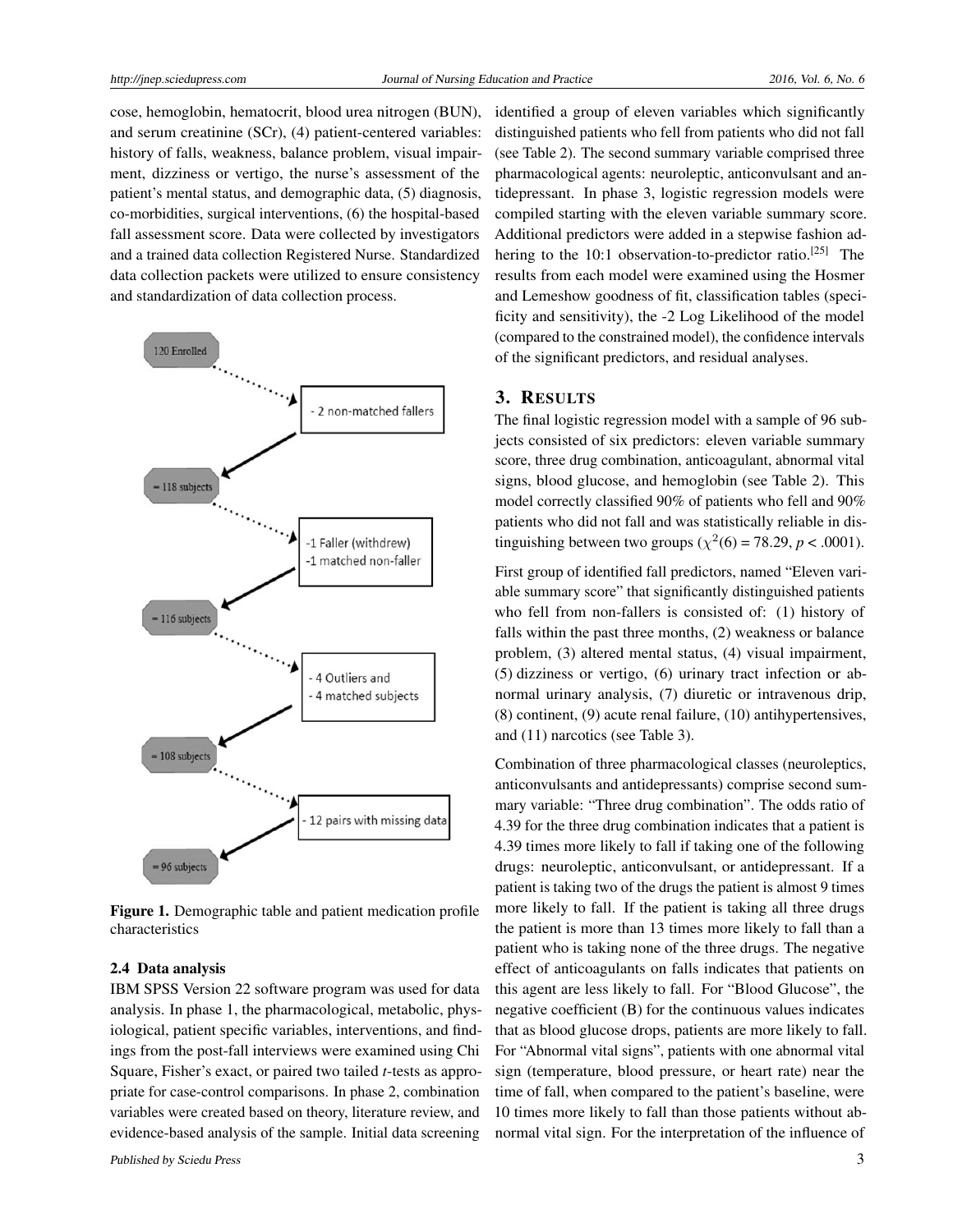the range in our sample for this continuous variable (3.5 to patients who fell in this study (see Table 2).

hemoglobin on the likelihood of falls requires knowledge of 15.8). Hemoglobin was significantly higher in the group of

| <b>Characteristics</b> | Patients who fell (number of patients) | Patients who did not fall (number of patients) |
|------------------------|----------------------------------------|------------------------------------------------|
| Age                    |                                        |                                                |
| < 65                   | $27\,$                                 | 26                                             |
| 65-74                  | 12                                     | 16                                             |
| >74                    | 9                                      | 6                                              |
| Gender                 |                                        |                                                |
| Female                 | 26                                     | 26                                             |
| Male                   | 22                                     | 22                                             |
| <b>Education level</b> |                                        |                                                |
| Less than college      | $\mathfrak{Z}$                         | $\tau$                                         |
| <b>High School</b>     | 17                                     | 15                                             |
| Some college           | $\tau$                                 | $\overline{7}$                                 |
| Associate Degree       | 5                                      | $\sqrt{6}$                                     |
| University Grad        | 12                                     | $\,8\,$                                        |
| Post-Graduate          | $\overline{4}$                         | 5                                              |
| <b>Marital Status</b>  |                                        |                                                |
| Married                | 26                                     | 30                                             |
| Single                 | 13                                     | $\sqrt{6}$                                     |
| Widowed                | $\epsilon$                             | $\sqrt{6}$                                     |
| Divorced               | $\mathfrak{Z}$                         | 6                                              |
| Prior Hx*              |                                        |                                                |
| Yes                    | 24                                     | 20                                             |
| $\rm No$               | 23                                     | 27                                             |
| Not known              | $1\,$                                  | $\mathbf{1}$                                   |
| <b>Medication</b>      |                                        |                                                |
| Diuretic/IV fluid**    | 24                                     | 16                                             |
| Laxative               | 10                                     | 11                                             |
| Opiate Narcotic        | 30                                     | 23                                             |
| Sedative/Hypnotic      | $8\,$                                  | $10\,$                                         |
| Benzodiazepine         | 12                                     | 11                                             |
| Antihypertensive       | 38                                     | 30                                             |
| Antiarrhythmic         | 48                                     | 48                                             |
| Antidepressant         | 22                                     | 17                                             |
| Neuroleptic            | 5                                      | 6                                              |
| Anticonvulsant         | 14                                     | $8\,$                                          |
| Anticoagulant          | 10                                     | 13                                             |
| Hypoglycemic agent     | 23                                     | 24                                             |

Table 1. Demographic table and patient medication profile characteristics

\*History of falls, CVA, amputation, weakness, balance disorder, neuro-muscular disease; \*\* IV fluid administered at rates > 40 ml/hour.

|  | Table 2. Logistic regression: Six variable groups that increase the risk of falling |  |  |  |  |  |
|--|-------------------------------------------------------------------------------------|--|--|--|--|--|
|  |                                                                                     |  |  |  |  |  |

| ÷<br>~                        |           |       |        |    |      |             |       |                   |  |
|-------------------------------|-----------|-------|--------|----|------|-------------|-------|-------------------|--|
|                               | B         | S.E.  | Wald   | Df | Sig. | <b>Odds</b> |       | 95.0% C.I. for OR |  |
|                               |           |       |        |    |      | Ratio       | Lower | <b>Upper</b>      |  |
| Eleven variable summary score | 2.269     | .535  | 17.990 |    | .000 | 9.665       | 3.388 | 27.573            |  |
| Three drug combination        | 1.480     | .524  | 7.994  |    | .005 | 4.394       | 1.575 | 12.260            |  |
| Anticoagulant                 | $-2.539$  | .996  | 6.496  |    | .011 | .079        | .011  | .556              |  |
| Blood glucose                 | $-.041$   | .012  | 11.289 |    | .001 | .960        | .937  | .983              |  |
| Vital sign                    | 2.316     | .823  | 7.923  |    | .005 | 10.137      | 2.021 | 50.853            |  |
| Hemoglobin                    | .846      | .276  | 9.380  |    | .002 | 2.330       | 1.356 | 4.005             |  |
| Constant                      | $-17.232$ | 4.766 | 13.075 |    | .000 | .000        |       |                   |  |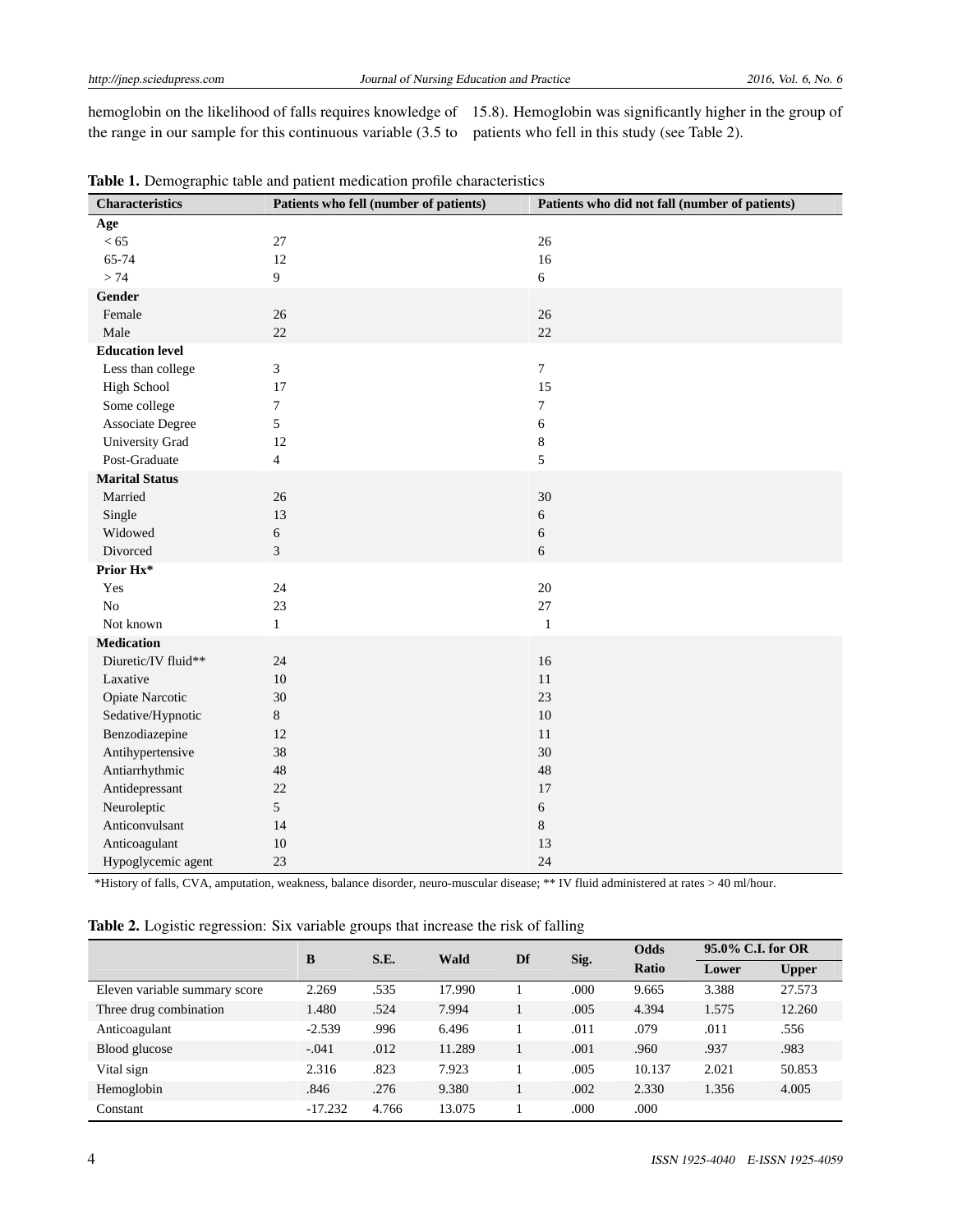Table 3. Eleven variable summary. Four clusters of variables (patient specific, urgency, acute renal failure and pharmacological agents) identified as potential fall risk predictors

| <b>Eleven Variable Summary</b> |                                |  |  |  |
|--------------------------------|--------------------------------|--|--|--|
|                                | <b>History of Falls</b>        |  |  |  |
|                                | Weakness or Balance Problem    |  |  |  |
| <b>Patient History</b>         | Altered Mental Status          |  |  |  |
|                                | Visual Impairment              |  |  |  |
|                                | Dizzy or Vertigo               |  |  |  |
|                                | Abnormal Urine Analysis        |  |  |  |
| Urgency                        | Diuretics or IV drip           |  |  |  |
|                                | Continent                      |  |  |  |
| <b>Kidney Function</b>         | <b>Acute Renal Failure</b>     |  |  |  |
|                                | <b>Narcotics</b>               |  |  |  |
| <b>Drugs</b>                   | <b>Antihypertensive Agents</b> |  |  |  |

# 4. DISCUSSION

In the hospital setting multiple risk factors can combine to contribute to patient falls and severe injuries. Using logistic regression, a multidisciplinary fall risk prediction assessment guide has been developed for the acute hospital setting that is based on physical, mental, pharmacological, and metabolic patient information.<sup>[\[26,](#page-6-7) [27\]](#page-6-8)</sup> The sensitivity (ability to predict patients who will fall) and the specificity (ability to predict patient who will not fall) were each 90% using six fall risk predictors. The reliability and usability of this novel instrument is being evaluated in ongoing large multi-center fall trial.

The most significant fall predictor was a summary score based on items commonly reported in the literature as contributing to falls, such as a history of falls, weakness, balance problem, dizziness, and visual impairment Narcotics and antihypertensive agents were included in this summary score based on the strength of the association to falls in this sample. It would be valuable to know if narcotics or antihypertensive agents were newly introduced to the patients who fell, as most of the side effects associated with fall risk are present at the initiation of the therapy. Most agents in this class affect basic CNS functions and can cause transient periods of dizziness with balance or visual impairment, in addition to confusion and transient memory loss.[\[28\]](#page-6-9) Patients with impaired hepatic metabolism and impaired renal elimination may be more sensitive to usual recommended adult doses. To prevent fall events associated with urgency, pharmacological factors should be evaluated along with environmental adjustments. Use of diuretics or vigorous fluid resuscitation may not be avoided most of the time. Interventions that should be considered in these situations are: (a) minimize late evening diuretic administration to prevent nocturnal urgency and bathroom visits, (b) provide assistance to toileting 15 to 20 minutes after diuretic administration, (c) minimize duration of aggressive fluid resuscitation, and discontinue as soon as the patient's oral intake becomes adequate.

While the eleven variable summary score was the strongest predictor (correctly identifying 60% of patients who fell), the inclusion of four additional drugs (anticoagulant, neuroleptic, anticonvulsant, and antidepressant agents) to the prediction model increased the sensitivity to 83%. Patients on anticoagulants in this study were less likely to fall. All patients on warfarin at this institution receive education by a pharmacist regarding safety which probably contributed to the increased patient awareness of the risks and potential harms from falling. This study suggests that close monitoring of patients on a combination of anticonvulsant, antidepressant, and neuroleptic agents should occur.

The presence of several high risk pharmacological factors necessitates strong pharmacy presence and therapy evaluation for hospital fall risk prevention. Nursing staff should be readily available to assist high risk patients to and from the bathroom in a timely manner. Fall prediction in the acute hospital setting was further enhanced through the inclusion of two metabolic factors: hemoglobin and blood glucose. The interpretation of the impact of high hemoglobin in this study has to be made with caution based on the large range of values.

Falls associated with hypoglycemia have been reported in the literature, but the findings from this study suggest the importance of using the patient's baseline blood glucose level as a comparison to monitor drops in blood sugar. The results indicate that for every unit decrease in blood glucose, the patient is .96 times more likely to fall. In clinically relevant terms, this finding can be interpreted to mean that for every 10 point drop in blood glucose from the patient's typical value, the patient is almost 10 times more likely to fall.

#### Study limitation

A limitation of this study is that patients in the psychiatric, women's service and intensive care areas were not included. The research team is currently testing the sensitivity and specificity of the developed fall risk assessment instrument, this restricts our ability to include it into this manuscript.

# 5. CONCLUSION

Prospective case control-study was designed to evaluate hospital fall risks and to develop the new fall risk assessment instrument. The demographic group, hospital setting and fall situations which were used in this study allows for generalizability of this study findings. Since women are at higher risk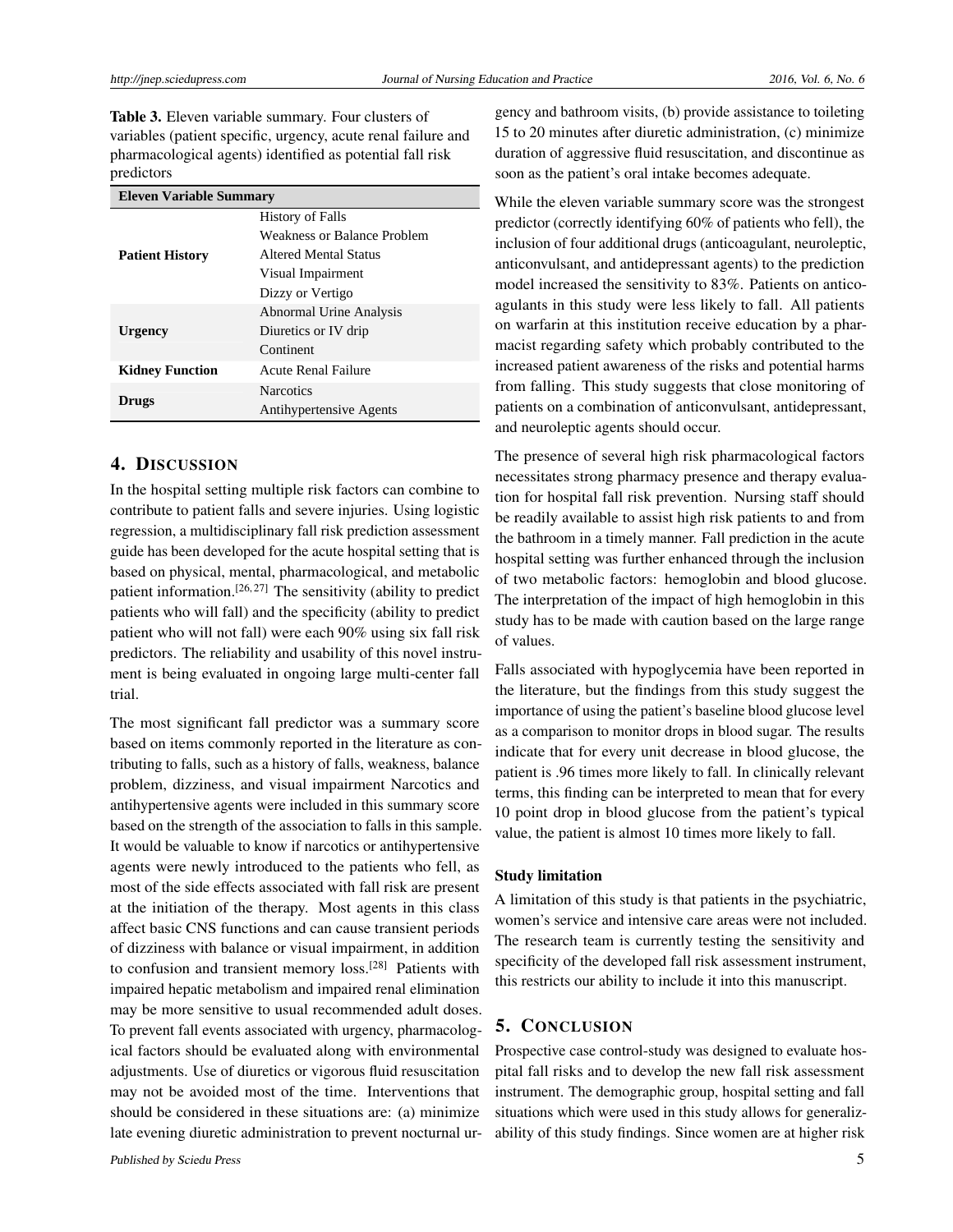for falls in the acute hospital setting, gender was a factor controlled in the study. Age was controlled in this study due to the fact that patients in the acute setting are not limited to the geriatric population as fall risks have been strongly linked to age. This study suggests that metabolic and pharmacological factors are strong predictors in hospitalized patients and if recognized, early appropriate intervention can be made to decrease falls in hospitalized patients.

Close collaboration with patients is essential in identification of fall risk factors. Upon admission to the hospital providers of the health care team should evaluate patients' perceptions regarding their history of falling, risk of falling and willingness to comply with interventions to prevent falls. Approaches that promote behavior modification and compliance include patient education and providing patients with information on how to prevent falls. Interventions should be individualized with the focus on maintenance of patients' independence under maximal safety. Critically important professional disciplines in multidisciplinary team include physical therapist who provide expertise in patients gait and

balance assessment, as well as clinical pharmacist who review medication profiles for possible side effects that can increase risk for falls. Nurses and nursing assistants play a major role in patients' fall safety by being proactive in assisting patients to the toilet, promptly answering patients' calls, keeping supplies within reach, and vital signs monitoring.

Since the risk of falling increases with the number of risk factors, risk can be minimized by interventions that will eliminate or minimize factors that can increase falls. The large multi-center fall prevention study is currently investigating validity and practicality of the fall prevention instrument built on the risk variables identified in this study. Results of this research will be critical in the future use of this tool in minimizing fall risk factors.

#### ACKNOWLEDGEMENTS

The work was funded by The Methodist Hospital Research Institute.

# CONFLICTS OF INTEREST DISCLOSURE

The authors declare that there is no conflict of interest.

#### **REFERENCES**

- <span id="page-5-0"></span>[1] Morse JM. Preventing patient falls. (2nd ed). New York: NY: Spring Publishing Company; 2009.
- <span id="page-5-1"></span>[2] Centers for Disease Control and Prevention. Injury prevention & control: Home and recreational safety. 2011. Available from: [http://www.cdc.gov/HomeandRecreationalSafety/](http://www.cdc.gov/HomeandRecreationalSafety/Falls/index.html) [Falls/index.html](http://www.cdc.gov/HomeandRecreationalSafety/Falls/index.html)
- <span id="page-5-2"></span>[3] Stevens JA, Corosco PS, Findelstein EA, *et al.* The cost of fatal and non-fatal falls among older adults. Inj Prev. 2006; 12(5): 290- 295. PMid:17018668 [http://dx.doi.org/10.1136/ip.2005.0](http://dx.doi.org/10.1136/ip.2005.011015) [11015](http://dx.doi.org/10.1136/ip.2005.011015)
- <span id="page-5-3"></span>[4] Centers for Medicare & Medicaid Services. 2008. Available from: <http://edocket.access.gpo.gov/2008/pdf/08>
- <span id="page-5-4"></span>[5] Morse JM, Morse RM, Tylko SJ. Development of a scale to identify the fall prone patients. Canadian Journal on Aging. 1989; 8: 366-77. <http://dx.doi.org/10.1017/S0714980800008576>
- <span id="page-5-6"></span>[6] Hendrich A, Nyhuuis A, Kippenbrock T, *et al.* Hospital falls: Development of a predictive model for clinical practice. Applied Nursing Research. 1995; 8: 129-139. [http://dx.doi.org/10.1016/S08](http://dx.doi.org/10.1016/S0897-1897(95)80592-3) [97-1897\(95\)80592-3](http://dx.doi.org/10.1016/S0897-1897(95)80592-3)
- [7] Schmid NA. Reducing patient falls: A research-based comprehensive fall prevention. Military Medicine. 1990; 155(5): 202-2007. PMid:2114579
- [8] Smith J, Foster A, Young J. Use of the "STRATIFY" falls risk assessment in patients recovering from acute stroke. Age and Ageing. 2006; 35: 138-143. PMid:16368736 [http://dx.doi.org/10.10](http://dx.doi.org/10.1093/ageing/afj027 ) [93/ageing/afj027](http://dx.doi.org/10.1093/ageing/afj027 )
- [9] Ganz A, Yeran B, Shelelle P, *et al.* Why my patients fall? Journal of the American Medical Association. 2007; 297(1): 77- 86. PMid:17200478 [http://dx.doi.org/10.1001/jama.297.](http://dx.doi.org/10.1001/jama.297.1.77) [1.77](http://dx.doi.org/10.1001/jama.297.1.77)
- [10] Stalenhoef PA, Diederiks JP, Knottnerus JA, *et al.* A risk model for the prediction of recurrent falls in community-dwelling elderly: a prospective cohort study. Journal of Clinical Epidemiology. 2002; 55(11): 1088-1094. [http://dx.doi.org/10.1016/S0895-435](http://dx.doi.org/10.1016/S0895-4356(02)00502-4) [6\(02\)00502-4](http://dx.doi.org/10.1016/S0895-4356(02)00502-4)
- [11] Delbaere K, Close JC, Heim J, *et al.* A multifactorial approach to understanding fall risk in older people. Journal of the American Geriatrics Society. 2010; 58(9): 1679-1685. PMid:20863327 <http://dx.doi.org/10.1111/j.1532-5415.2010.03017.x>
- [12] Muir SW, Berg K, Chesworth B, *et al.* Quantifying the magnitude of risk balance impairment on falls in community-dwelling older adults: A systematic review and meta-analysis. Journal of Clinical Epidemiology. 2010; 63(4): 389-406. PMid:19744824 <http://dx.doi.org/10.1016/j.jclinepi.2009.06.010>
- <span id="page-5-5"></span>[13] Chung H. The lived experience of older adults who fall during hospitalization. Pro Quest dissertation and thesis database. 2009. 1-103
- <span id="page-5-7"></span>[14] Lepizig RM, Cumming RG, Tinneti ME. Drugs and falls in older people: a systematic review and meta-analysis. Journal of the American Geriatrics Society. 1999; 47(1): 30-9. [http://dx.doi.org/1](http://dx.doi.org/10.1111/j.1532-5415.1999.tb01898.x) [0.1111/j.1532-5415.1999.tb01898.x](http://dx.doi.org/10.1111/j.1532-5415.1999.tb01898.x)
- <span id="page-5-8"></span>[15] Krauss MJ, Evanoff B, Hitcho E, *et al.* A case-control study of patient, medication, and care-related risk factors for inpatient falls. Journal of General Internal Medicine. 2005; 20: 116-122. PMid:15836543 <http://dx.doi.org/10.1111/j.1525-1497.2005.40171.x>
- <span id="page-5-9"></span>[16] Kengne FG, Andres C, Sattar L, *et al.* Mild hyponatremia and risk of fracture in the ambulatory elderly. Q JM. 2008; 101(7): 583-588. PMid:18477645 <http://dx.doi.org/10.1093/qjmed/hcn061>
- [17] Wilkinson TJ, Begg EJ, Winter AC, *et al.* Incidence and risk factors for hyponatremia following treatment with fluoxetine or paroxetine in elderly. British Journal of Clinical Pharmacology. 1999;